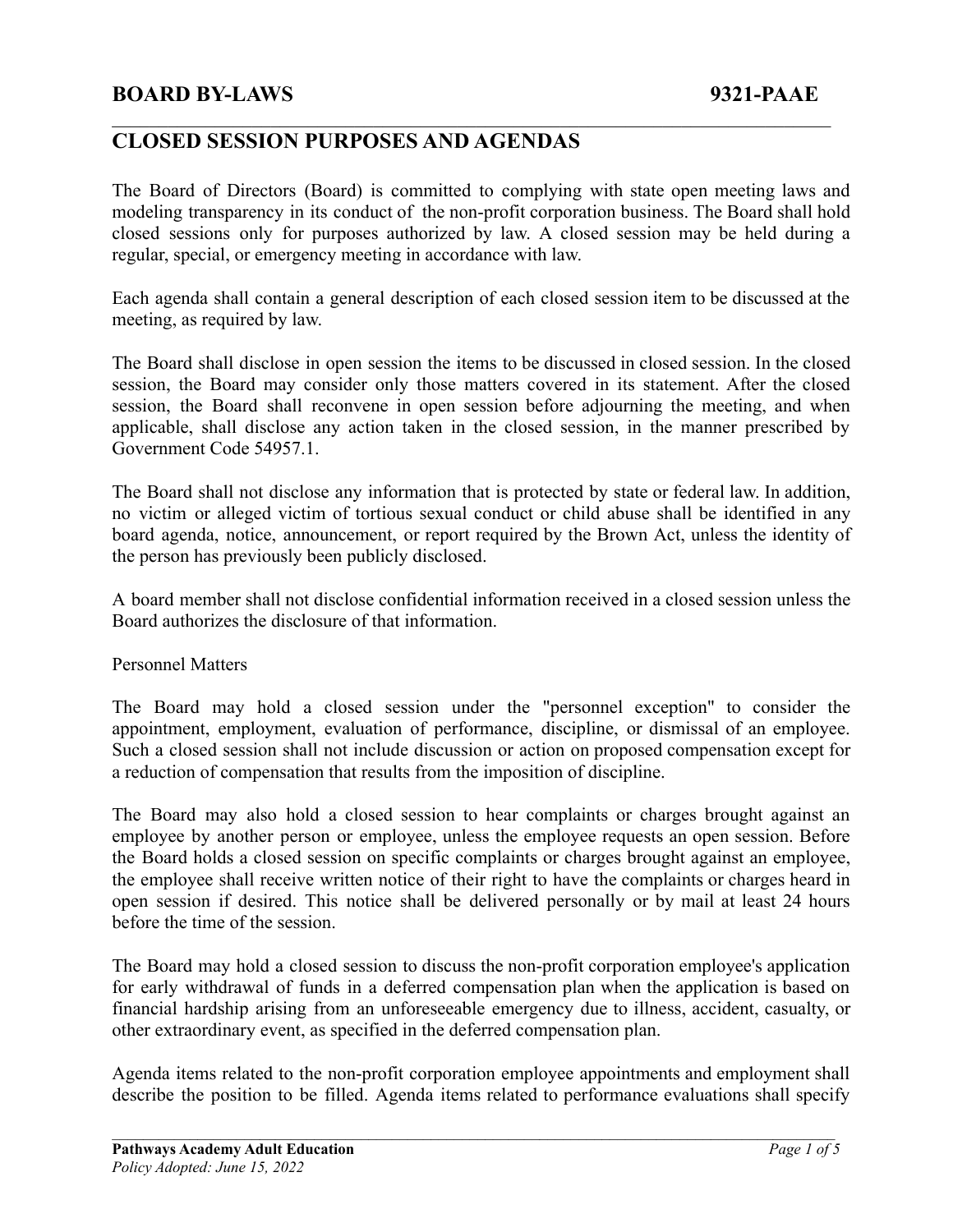# **CLOSED SESSION PURPOSES AND AGENDAS**

the title of the employee being reviewed. Agenda items related to employee discipline, dismissal, or release require no additional information.

 $\mathcal{L}_\mathcal{L} = \{ \mathcal{L}_\mathcal{L} = \{ \mathcal{L}_\mathcal{L} = \{ \mathcal{L}_\mathcal{L} = \{ \mathcal{L}_\mathcal{L} = \{ \mathcal{L}_\mathcal{L} = \{ \mathcal{L}_\mathcal{L} = \{ \mathcal{L}_\mathcal{L} = \{ \mathcal{L}_\mathcal{L} = \{ \mathcal{L}_\mathcal{L} = \{ \mathcal{L}_\mathcal{L} = \{ \mathcal{L}_\mathcal{L} = \{ \mathcal{L}_\mathcal{L} = \{ \mathcal{L}_\mathcal{L} = \{ \mathcal{L}_\mathcal{$ 

#### Matters Related to Students

The Board shall meet in closed session to consider the expulsion of a student, unless the student submits a written request at least five days before the date of the hearing that the hearing be held in open session. Regardless of whether the expulsion hearing is conducted in open or closed session, the Board may meet in closed session for the purpose of deliberating and determining whether the student should be expelled.

The Board shall meet in closed session to address any student matter that may involve disclosure of confidential student information, or to consider a suspension, disciplinary action, or any other action against a student except expulsion. If a written request for an open session is received from the parent/guardian or adult student, it will be honored to the extent that it does not violate the privacy rights of any other student.

Agenda items related to student matters shall briefly describe the reason for the closed session, such as "student expulsion hearing" or "grade change appeal," without violating the confidentiality rights of individual students. The student shall not be named on the agenda, but a number may be assigned to the student in order to facilitate record keeping. The agenda shall also state that the Education Code requires closed sessions in these cases in order to prevent the disclosure of confidential student record information.

#### Security Matters

The Board may meet in closed session with the Governor, Attorney General, non-profit corporation attorney, non-profit corporation legal counsel, sheriff or chief of police, or their respective deputies, or a security consultant or a security operations manager, on matters posing a threat to the security of public buildings; to the security of essential public services, including water, drinking water, wastewater treatment, natural gas service, and electric service; or to the public's right of access to public services or public facilities.

The Board may meet in closed session during an emergency meeting held pursuant to Government Code 54956.5 to meet with law enforcement officials for the emergency purposes specified in Government Code 54957 if agreed to by a two-thirds vote of the board members present. If less than two-thirds of the members are present, then the Board must agree by a unanimous vote of the members present.

Agenda items related to security matters shall specify the name of the law enforcement agency and the title of the officer, or name of applicable agency representative and title, with whom the Board will consult.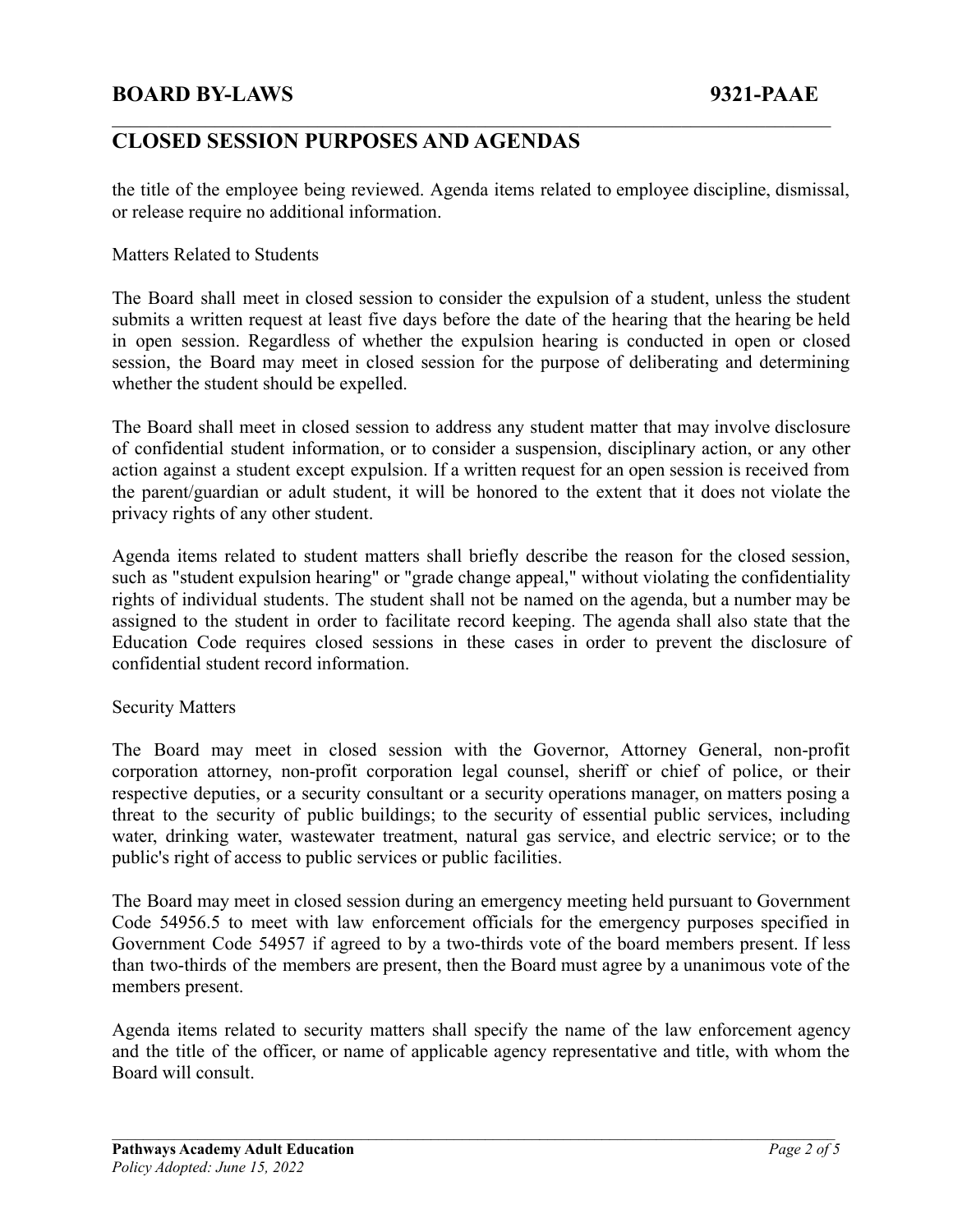# **CLOSED SESSION PURPOSES AND AGENDAS**

#### Conference with Real Property Negotiator

The Board may meet in closed session with its real property negotiator prior to the purchase, sale, exchange, or lease of real property by or for the non-profit corporation in order to grant its negotiator authority regarding the price and terms of payment for the property.

 $\mathcal{L}_\mathcal{L} = \{ \mathcal{L}_\mathcal{L} = \{ \mathcal{L}_\mathcal{L} = \{ \mathcal{L}_\mathcal{L} = \{ \mathcal{L}_\mathcal{L} = \{ \mathcal{L}_\mathcal{L} = \{ \mathcal{L}_\mathcal{L} = \{ \mathcal{L}_\mathcal{L} = \{ \mathcal{L}_\mathcal{L} = \{ \mathcal{L}_\mathcal{L} = \{ \mathcal{L}_\mathcal{L} = \{ \mathcal{L}_\mathcal{L} = \{ \mathcal{L}_\mathcal{L} = \{ \mathcal{L}_\mathcal{L} = \{ \mathcal{L}_\mathcal{$ 

Before holding the closed session, the Board shall hold an open and public session to identify its negotiator(s) and the property under negotiation and to specify the person(s) with whom the negotiator may negotiate.

For purposes of real property transactions, negotiators may include members of the Board.

Agenda items related to real property negotiations shall specify the non-profit corporation negotiator attending the closed session. If circumstances necessitate the absence of a specified negotiator, an agent or designee may participate in place of the absent negotiator as long as the name of the agent or designee is announced at an open session held prior to the closed session. The agenda shall also specify the name of the negotiating parties and the street address of the real property under negotiation. If there is no street address, the agenda item shall specify the parcel number or another unique reference of the property. The agenda item shall also specify whether instruction to the negotiator will concern price, terms of payment, or both.

#### Pending Litigation

Based on the advice of its legal counsel, the Board may hold a closed session to confer with or receive advice from its legal counsel regarding a pending litigation when a discussion of the matter in open session would prejudice the non-profit corporation's position in the litigation. For this purpose, "litigation" means any adjudicatory proceeding, including eminent domain, before a court, administrative body exercising its adjudicatory authority, hearing officer, or arbitrator.

Litigation is considered "pending" in any of the following circumstances:

- 1. Litigation to which the non-profit corporation is a "party" has been initiated formally.
- 2. A point has been reached where, in the Board's opinion based on the advice of its legal counsel regarding the "existing facts and circumstances," there is a "significant exposure to litigation" against the non-profit corporation, or the Board is meeting solely to determine whether, based on existing facts or circumstances, a closed session is authorized. Existing facts and circumstances for these purposes are limited to the following:
	- a. Facts and circumstances that might result in litigation against the non-profit corporation but which the non-profit corporation believes are not yet known to potential plaintiffs and which do not need to be disclosed.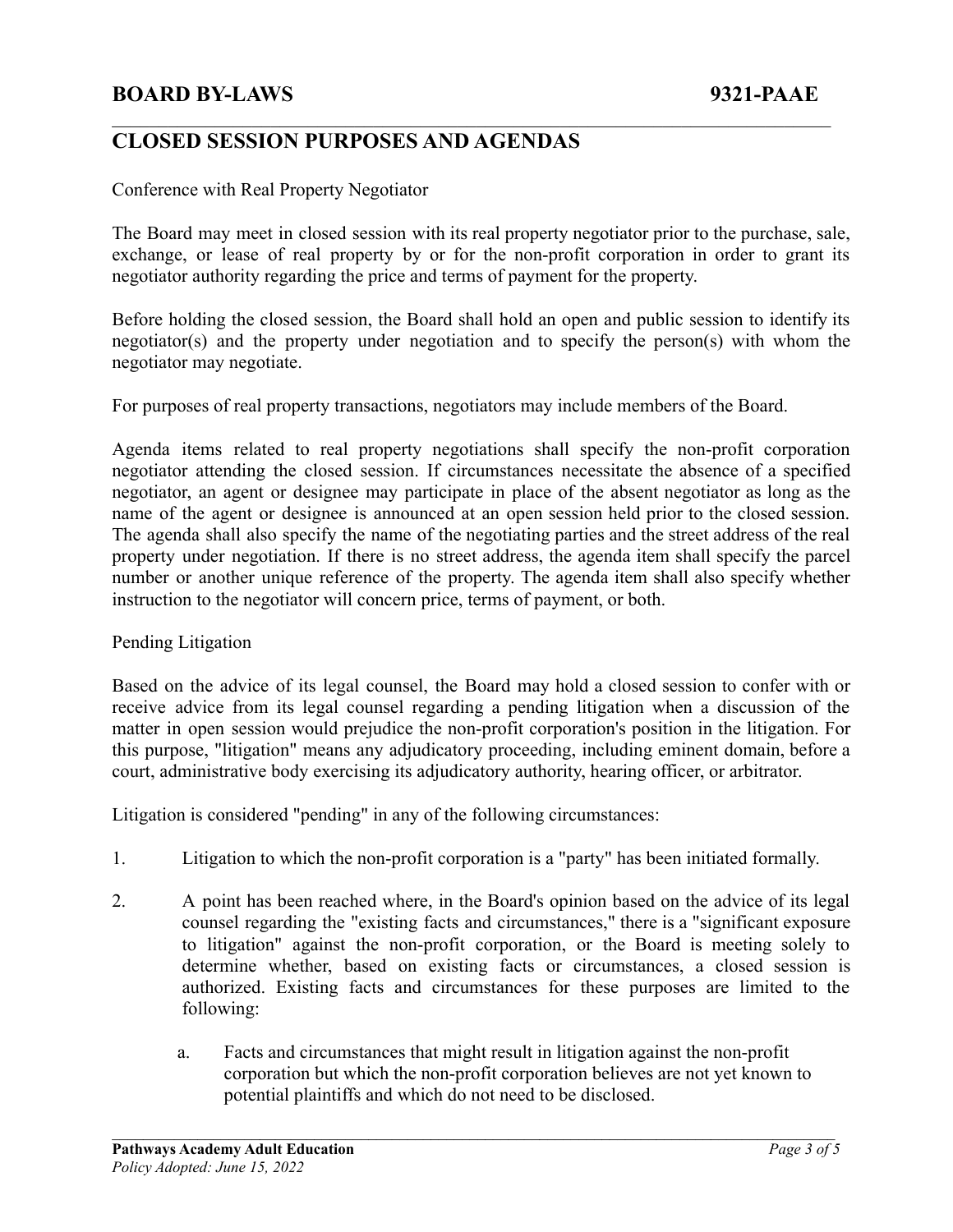# **CLOSED SESSION PURPOSES AND AGENDAS**

b. Facts and circumstances including, but not limited to, an accident, disaster, incident, or transactional occurrence which might result in litigation against the non-profit corporation, which are already known to potential plaintiffs and which must be publicly disclosed before the closed session or specified on the agenda.

 $\mathcal{L}_\mathcal{L} = \{ \mathcal{L}_\mathcal{L} = \{ \mathcal{L}_\mathcal{L} = \{ \mathcal{L}_\mathcal{L} = \{ \mathcal{L}_\mathcal{L} = \{ \mathcal{L}_\mathcal{L} = \{ \mathcal{L}_\mathcal{L} = \{ \mathcal{L}_\mathcal{L} = \{ \mathcal{L}_\mathcal{L} = \{ \mathcal{L}_\mathcal{L} = \{ \mathcal{L}_\mathcal{L} = \{ \mathcal{L}_\mathcal{L} = \{ \mathcal{L}_\mathcal{L} = \{ \mathcal{L}_\mathcal{L} = \{ \mathcal{L}_\mathcal{$ 

- c. The receipt of a claim pursuant to the Tort Claims Act or a written threat of litigation from a potential plaintiff. The claim or written communication must be available for public inspection.
- d. A threat of litigation made by a person in an open meeting on a specific matter within the responsibility of the Board.
- e. A threat of litigation made by a person outside of an open meeting on a specific matter within the responsibility of the Board, provided that the non-profit corporation official or employee receiving knowledge of the threat made a record of the statement before the meeting and the record is available for public inspection. Such record does not need to identify an alleged victim of tortious sexual conduct or anyone making a threat on their behalf or identify an employee who is the alleged perpetrator of any unlawful or tortious conduct, unless the the identity of this person has been publicly disclosed.
- 3. Based on existing facts and circumstances, the Board has decided to initiate or is deciding whether to initiate litigation.

Before holding a closed session pursuant to the pending litigation exception, the Board shall state on the agenda or publicly announce the subdivision of Government Code 54956.9 under which the closed session is being held. If authority is based on Government Code 54956.9(a), the Board shall either state the title or specifically identify the litigation to be discussed or state that doing so would jeopardize the non-profit corporation's ability to effectuate service of process upon unserved parties or to conclude existing settlement negotiations to its advantage.

Agenda items related to pending litigation shall be described as a conference with legal counsel regarding either "existing litigation" or "anticipated litigation."

"Existing litigation" items shall identify the name of the case specified by either the claimant's name, names of parties, or case or claim number, unless the Board states that to identify the case would jeopardize service of process or existing settlement negotiations.

"Anticipated litigation" items shall state that there is significant exposure to litigation pursuant to Government Code 54956.9(b) and shall specify the potential number of cases. When the non-profit corporation expects to initiate a suit, items related to anticipated litigation shall state that the discussion relates to the initiation of litigation pursuant to Government Code 54956.9(c)